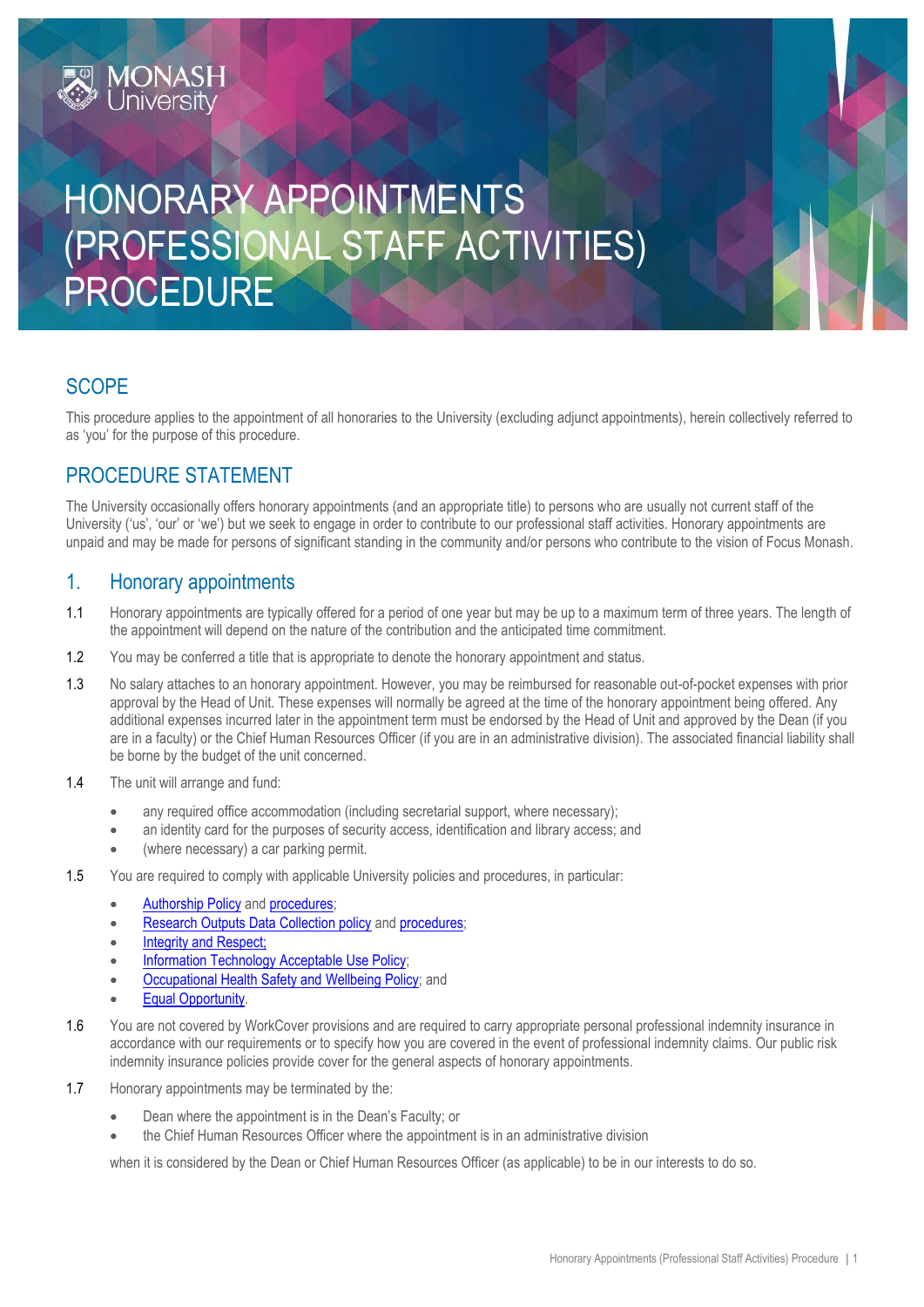## 2. Appointment process

#### Step 1: The Head of Unit proposes an honorary appointment

- 2.1 The Head of Unit will prepare a recommendation for an honorary appointment. The recommendation will:
	- specify the principal accountabilities of the honorary position;
	- contain details of the nature of the professional commitments and contribution expected to complement the work of the University; and
	- outline any anticipated expenses associated with the position and the campus location/s of the incumbent.
- 2.2 The Head of Unit will then:
	- arrange for the basic information regarding the requirements for the position to be included in the Job Request in Rex; and
	- upload the recommendation for the honorary appointment to the Job Request.
- 2.3 The HR Business Partner will provide advice and support to the Head of Unit as required.

#### Step 2: Monash HR finalises the recruitment details in Rex

- 2.4 Monash HR will administer the recruitment activity and will contact the Head of Unit to advise they will be coordinating the process from this point on.
- 2.5 Monash HR will;
	- complete the remaining information in the Job Request in Rex, and
	- ensure that all necessary documentation is attached.

#### Step 3: The delegated authority approves the honorary appointment proposal

2.6 The completed Job Request will then be forwarded electronically via Rex to the relevant approvers.

| Type of position                           | Authority to approve position |
|--------------------------------------------|-------------------------------|
| Honorary appointments in the faculties     | Dean                          |
| Honorary appointments not in the faculties | Chief Human Resources Officer |

2.7 In determining whether to approve an honorary appointment, the approver must consider whether the association is in our best interests.

#### Step 4: Monash HR issues the formal offer of appointment

- 2.8 If the appointment is approved, Monash HR will:
	- generate a letter of offer through Rex;
	- forward the letter of offer and associated documentation to you through Rex; and, where the offer of appointment is accepted;
	- manage the appointment process through to induction and onboarding.

## 3. Breach of procedure

3.1 We treat any breach of our policies or procedures seriously. We encourage reporting of concerns about non-compliance and manage compliance in accordance with the applicable Enterprise Agreement or contract terms.

## **DEFINITIONS**

| Dean or Executive Director | The Dean of the faculty or Executive Director of a division or nominee in any case where the Dean or<br>Director has formally nominated a person to act as their nominee for the purpose.                                                                         |  |
|----------------------------|-------------------------------------------------------------------------------------------------------------------------------------------------------------------------------------------------------------------------------------------------------------------|--|
| <b>Head of Unit</b>        | Head of an academic or organisational work unit, for example head of school, head of department or<br>where applicable, a person acting as their nominee.                                                                                                         |  |
| Honorary appointee         | A person of significant standing in the community or someone who is contributing to the strategic<br>vision of the University and with whom the University seeks to establish a recognised relationship.<br>Honorary appointees may include:                      |  |
|                            | professional practitioners of standing who can share their expertise and provide related<br>professional services to students and staff of the University;<br>persons able to provide auxiliary services of value to students and staff of the University such as |  |